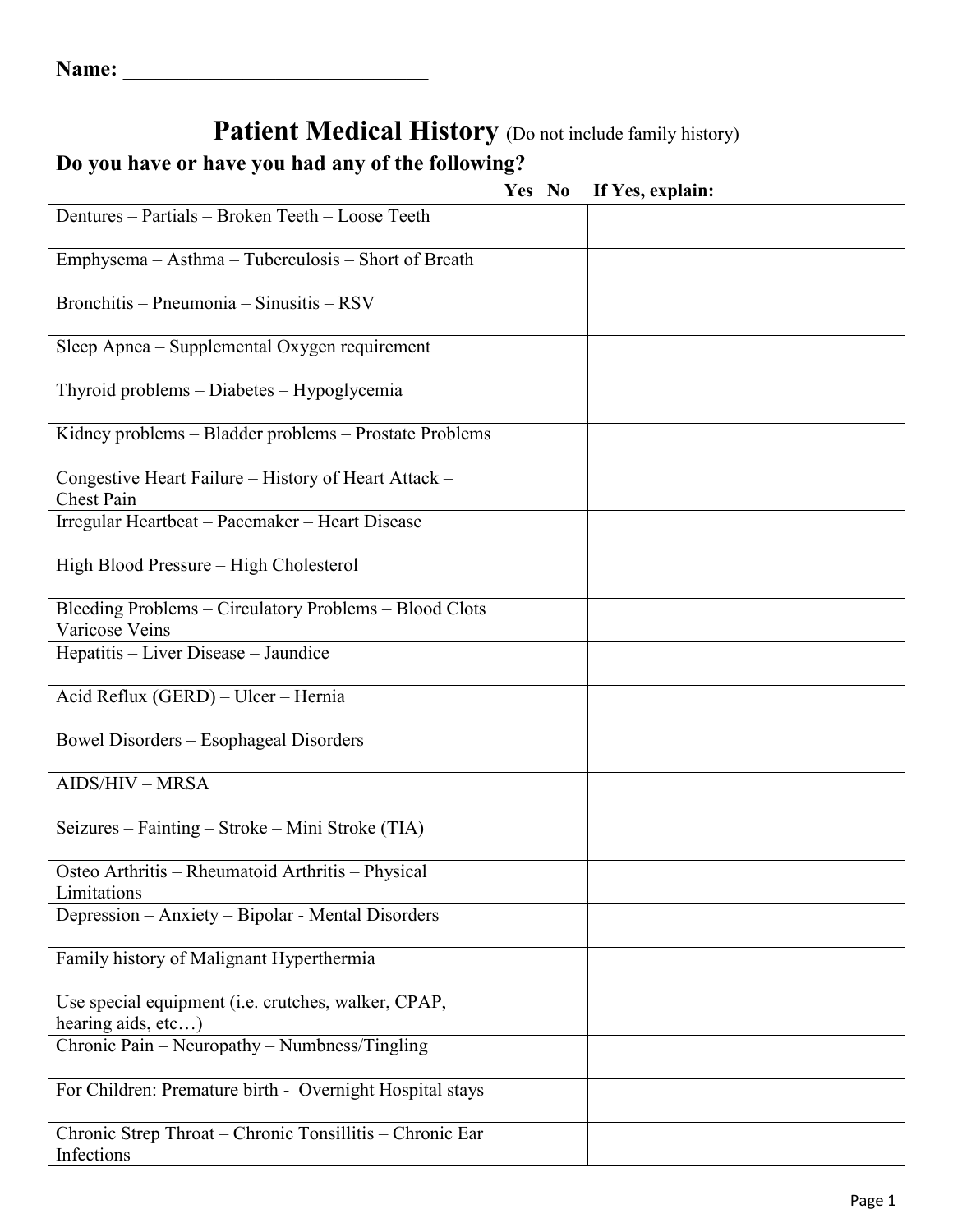## **Surgical History**

| <b>Surgery</b> | <b>Date</b> | <b>Any Complications?</b> |
|----------------|-------------|---------------------------|
|                |             |                           |
|                |             |                           |
|                |             |                           |
|                |             |                           |
|                |             |                           |
|                |             |                           |
|                |             |                           |
|                |             |                           |
|                |             |                           |
|                |             |                           |
|                |             |                           |
|                |             |                           |
|                |             |                           |
|                |             |                           |
|                |             |                           |
|                |             |                           |
|                |             |                           |
|                |             |                           |
|                |             |                           |
|                |             |                           |
|                |             |                           |
|                |             |                           |